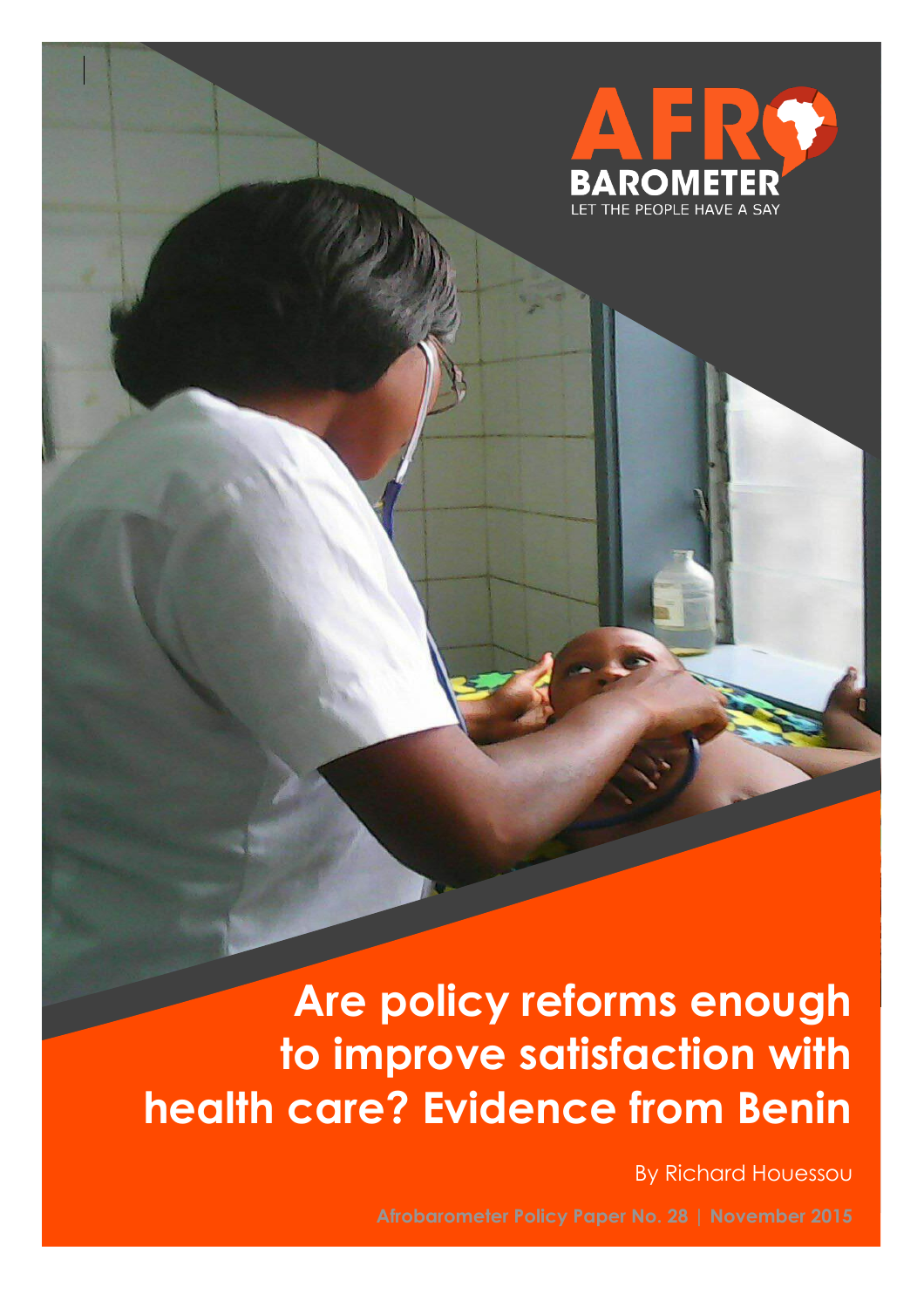## **Introduction**

In 2009, the government of Benin embarked on a series of policy initiatives to increase public access to health services, especially for pregnant women, children under age 5, and the poor.

While health coverage rates remained steady, attendance at health services increased sharply, and at first, public satisfaction with the government's performance in improving basic health services increased as well. However, by 2014, public approval of the government's efforts had dropped sharply. What explains this decrease in public satisfaction, despite the policy reforms?

This paper uses Afrobarometer survey findings and other data to examine mechanisms that might contribute to dissatisfaction at the grass roots with how government is handling health services. Its finding that citizens' negative experiences while visiting public clinics or hospitals are the main factor driving down public assessments of government performance in this area should alert policy makers that they must put in place more than policy reforms in order to satisfy public demand for high-quality basic health services.

## **Afrobarometer survey**

Afrobarometer is a pan-African, non-partisan research network that conducts public attitude surveys on democracy, governance, economic conditions, and related issues across more than 30 countries in Africa. Five rounds of surveys were conducted between 1999 and 2013, and Round 6 surveys are currently under way (2014-2015). Afrobarometer conducts face-to-face interviews in the language of the respondent's choice with nationally representative samples of between 1,200 and 2,400 respondents.

The Afrobarometer team in Benin, led by the Institute for Empirical Research in Political Economy (IREEP), interviewed 1,200 adult Beninese in May-June 2014. A sample of this size yields country-level results with a margin of error of +/-3% at a 95% confidence level. Previous surveys with the same samples sizes were conducted in Benin in 2005, 2008, and 2011.

# **Key findings**

- The proportion of citizens who said the government was doing "fairly well" or "very well" in improving basic health services increased from 58% in 2008 to 66% in 2011, then decreased to 54% in 2014.
- Public perceptions of problems encountered during visits to public health care facilities increased from 2005 to 2011. More citizens deplored dirty facilities, absenteeism by doctors, long waiting times, lack of medicines or other supplies, and lack of attention or respect from staff. However, fewer citizens complained about being unable to pay for services.
- Citizens who paid bribes to get medicine or medical attention were less likely to approve of the government's performance in improving health care.
- When the ratio of inhabitants to doctors increased, the proportion of citizens who approved of the government's performance decreased.
- Rural residents and citizens living within walking distance of a public health facility were more likely to approve of the government's performance.
- Respondents' level of education, gender, and political party affiliation had no effect on popular evaluations of the government's performance in health care.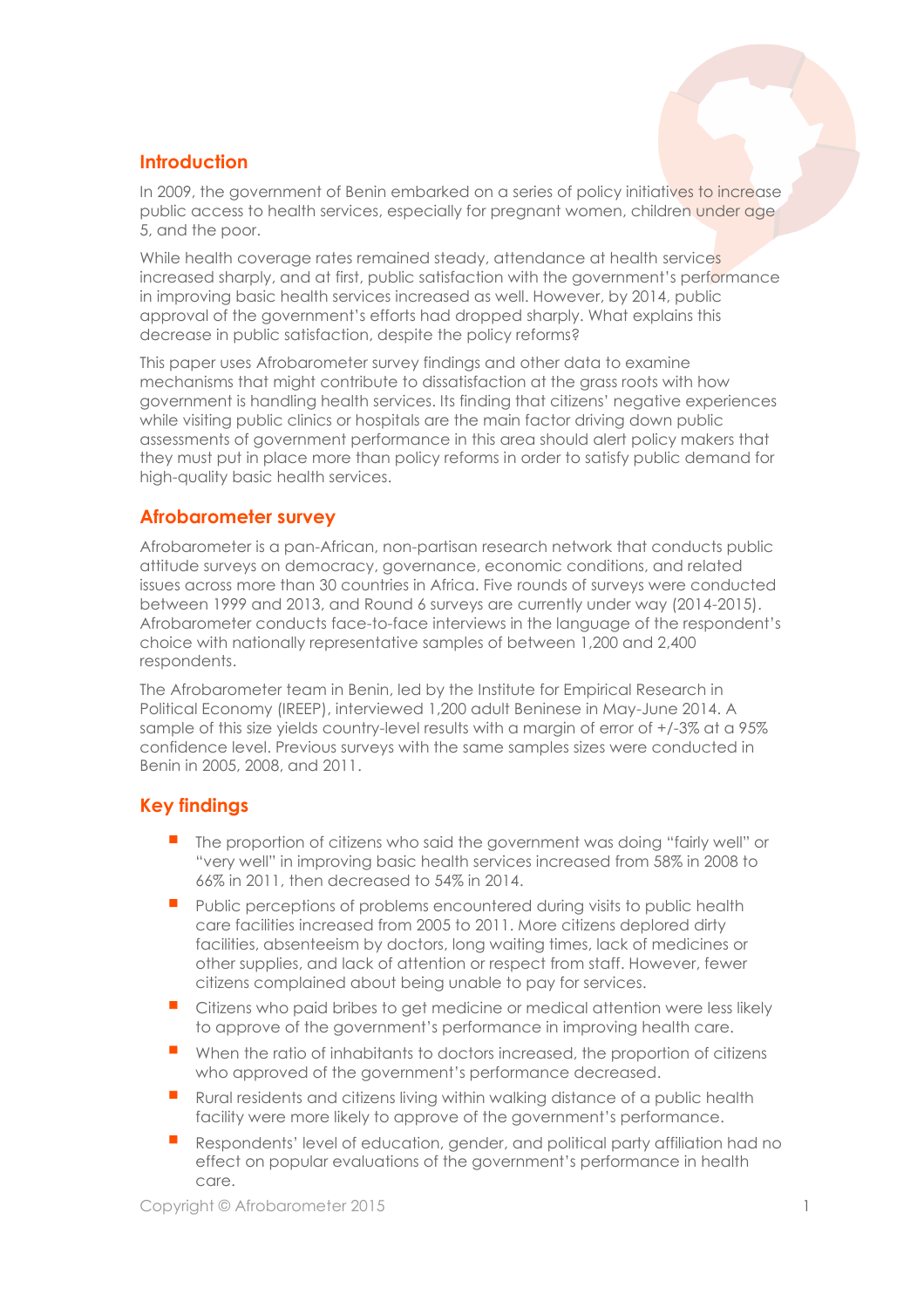# **Basic health services in Benin**

As in many developing countries, Benin's public health care system has historically been underfunded and ill-equipped to meet the population's health care needs. In 2009, three years into President Boni Yayi's administration, the government initiated policy reforms designed to improve basic health care services

The policy reforms included 1) free or highly subsidized caesarean sections for women, 2) a waiver of user fees for children under age 5 at public health facilities, 3) strengthening of health financing schemes, 4) the creation of an Indigent Fund to provide free health services to the extremely poor, and 5) the revitalization of primary health care (PHC) by increasing the number of community health workers and improving their capacities to promote PHC and treat common diseases at the household and community levels.

To support these reforms, the government provided more subsidies for the health sector. The proportion of the national budget allocated for health increased from around 8% to 10.12% in 2009, the highest ever, before declining again (Table 1).

|  |  | 2005   2006   2007   2008   2009   2010   2011   2012    |  |  |
|--|--|----------------------------------------------------------|--|--|
|  |  | $ 8.41\% 8\% 7.98\% 7.23\% 10.12\% 7.4\% 6.29\% 6.39\% $ |  |  |

**Table 1: Health budget as percentage of national budget** I Benin | 2005-2012

*Source: Ministry of Health* 

Perhaps in response to these reforms, as well as election-year (2011) communication about the government's achievements and plans, popular perceptions of the government's effectiveness in improving basic health services became more favourable: The proportion of citizens saying that the government was performing "fairly well" or "very well" on health services increased from 59% in 2005 and 58% in 2008 to 66% in 2011 (Figure 1). While health coverage remained around 89% before and after 2009, attendance at health services increased sharply, from 37% in 2005 to 58.5% in 2009 and 63.4% in 2011 (Ministry of Health).



**Figure1: Assessment of government performance in improving basic health services** l Benin | 2005-2014

**Respondents were asked:** How well or badly would you say the current government is handling the following matters, or haven't you heard enough to say: Improving basic health services? (% who said "fairly well" or "very well")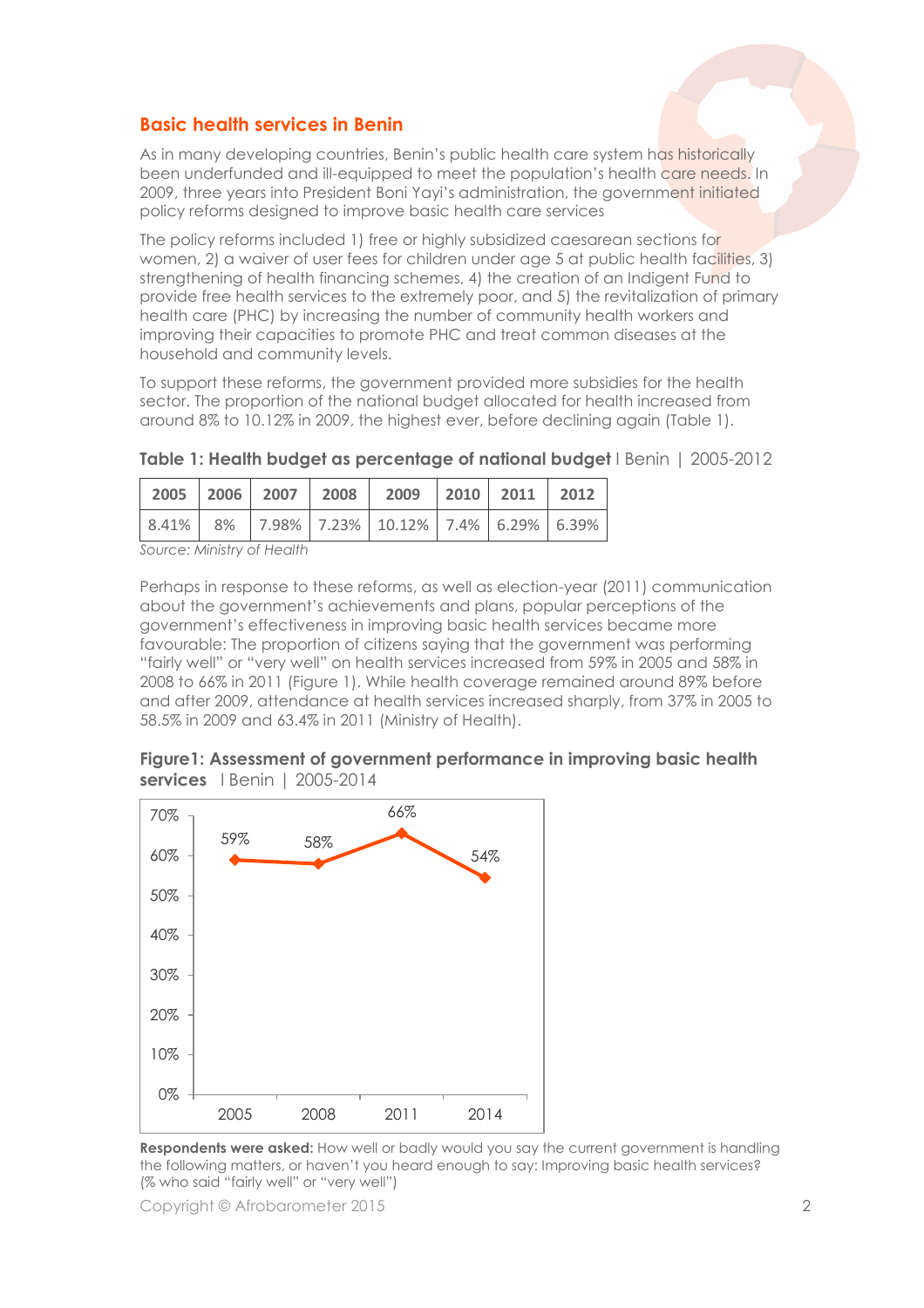However, public approval of the government's efforts, as expressed by Afrobarometer survey respondents, dropped back to 54% in 2014, perhaps reflecting dissatisfaction with what was actually rolled out in terms of new government policies after Yayi's re-election in 2011. As government spending on health decreased below 2005 levels, health care professionals (like other civil servants) expressed their dissatisfaction through a number of strikes during the period.

Urban residents were significantly more likely than rural dwellers to approve of the government's efforts to improve basic health services in 2005, but that difference disappeared in later survey rounds (Figure 2). Men and women were about equally likely to approve of the government's effectiveness in the sector (Figure 3)



**Figure 2: Assessment of government performance in improving basic health services** | Benin | by residence location | 2005-2014

*<sup>(%</sup> who said "fairly well" or "very well")*





*(% who said "fairly well" or "very well")*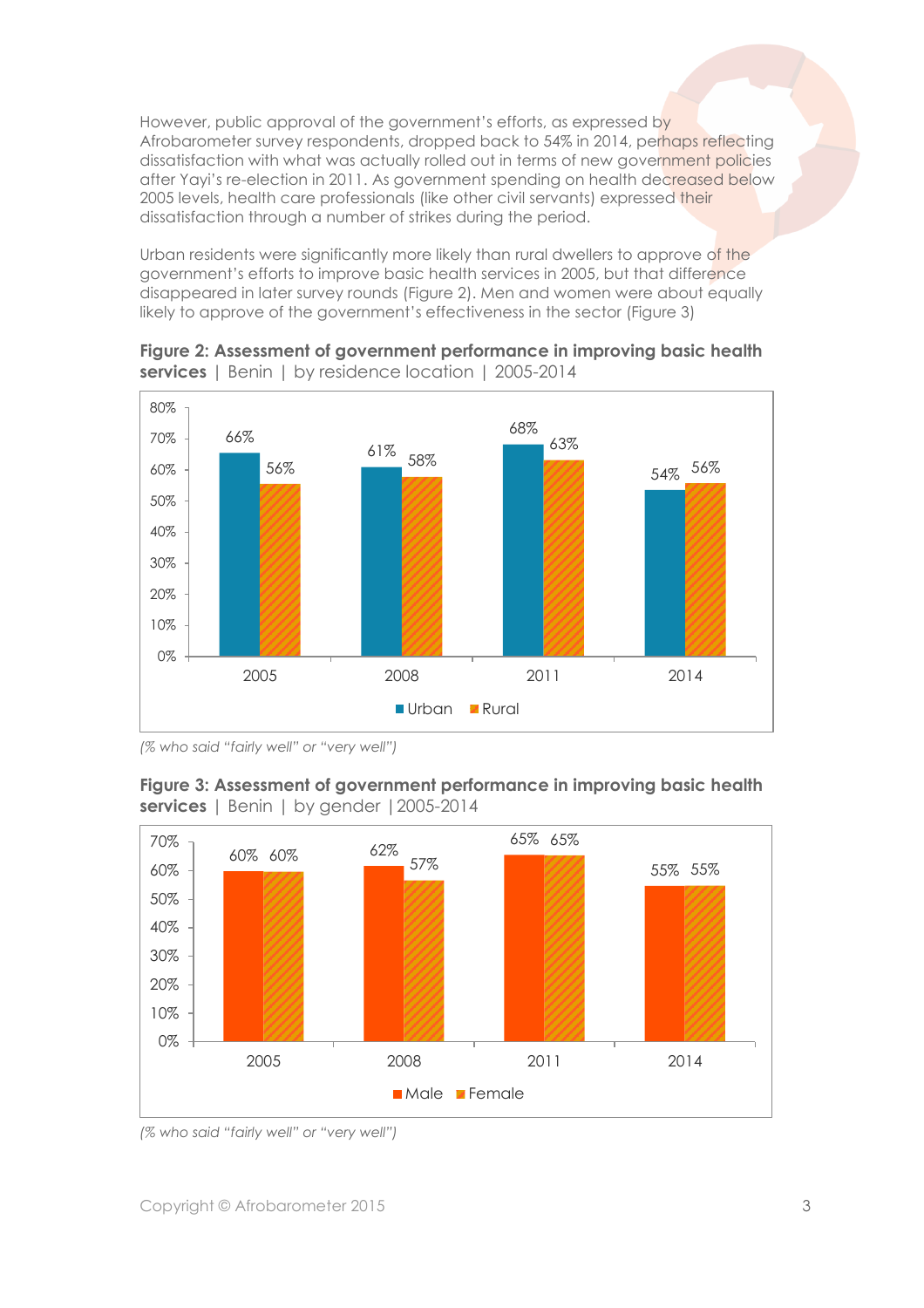# **Experiences in public health care facilities**

Many scholars have pointed out that public-sector provision of health care is a critical issue in the global South, and one marked by significant challenges. Studies indicate that absenteeism among public-sector health workers is a major problem (Chaudhury, Hammer, Kremer, Muralidharan, & Halsey Rogers, 2006). Absenteeism can reduce the supply of health services and weaken government effectiveness in the sector. Even when medical personnel is present, poor-quality care can be a major problem (Das & Hammer, 2004, 2007; Das & Gertler, 2007; Das, Hammer, & Leonard, 2008).

In Afrobarometer surveys in 2005 and 2011, respondents were asked about problems they encountered at public health facilities. The proportion of respondents reporting problems grew dramatically, especially the proportion complaining of dirty facilities (a 25-percentage–point increase between 2005 and 2011), absence of doctors (19– point increase), long waiting times (17 points), and lack of medicines or other supplies (15 points) (Figure 4). The only problem encountered less frequently was the high cost of services, reflecting the free services put in place in 2009. Interestingly, this increase in negative experiences at public health facilities occurred alongside an increase in public approval for the government's performance in the sector – perhaps due to public anticipation of policy reforms announced by the government.



**Figure 4: Problems experienced in public clinics** I Benin | 2005 and 2011

**Respondents were asked**: *Have you encountered any of these problems with your local public clinic or hospital during the past 12 months? (% who said "once or twice" or "a few times" or "often")*

The pattern of increasing problems was consistent in both urban and rural areas, but in rural areas, complaints about dirty facilities and absent doctors increased more steeply than in urban areas, while complaints about the cost of services decreased more sharply (Figure 5).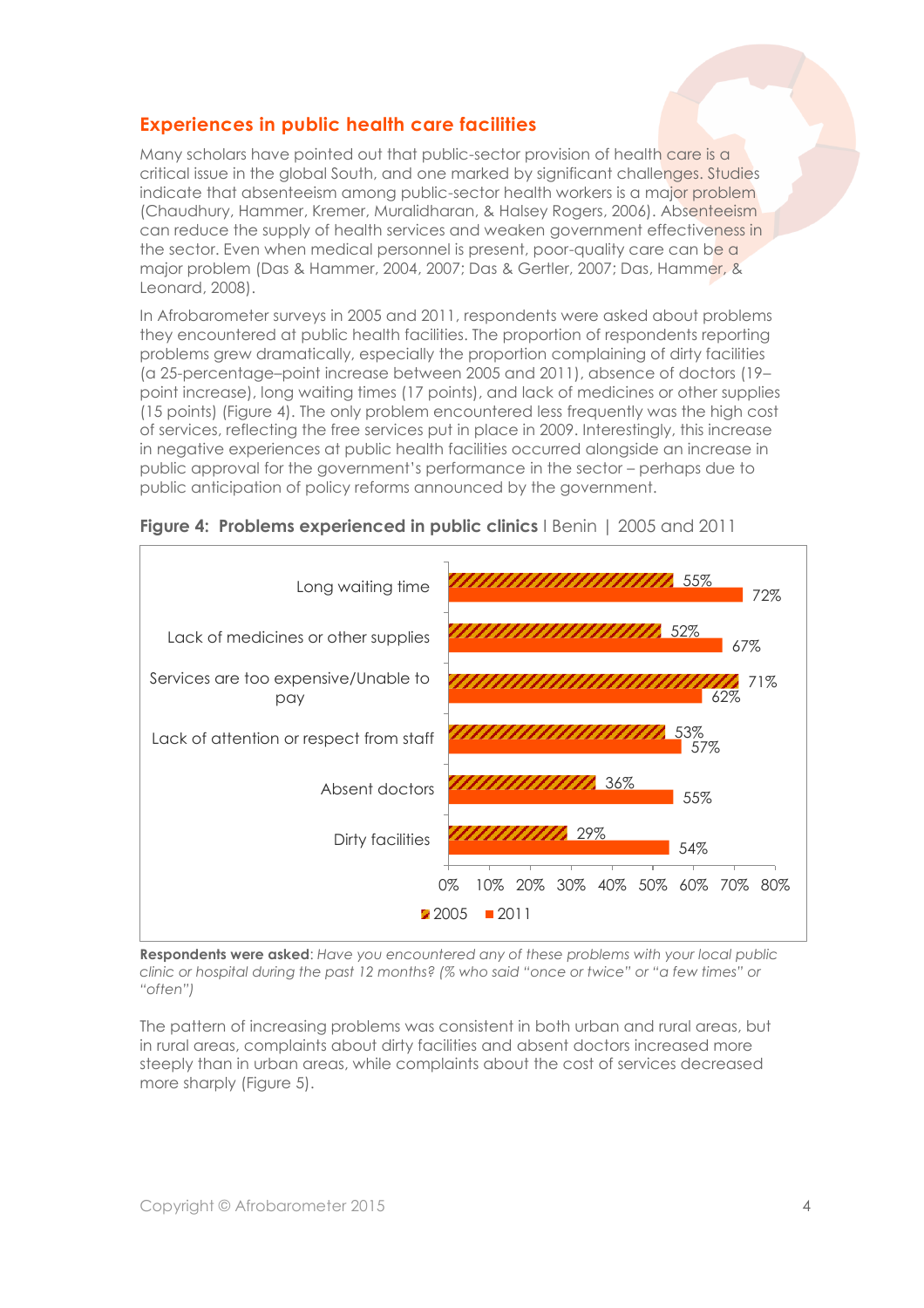

**Figure 5: Problems experienced in public clinics** l change from 2005 to 2011

*(% who said "once or twice" or "a few times" or "often"]*

While the over-time comparison is limited to 2005-2011 because the question about problems encountered was not asked in the same way in the 2014 survey, responses to a question about the ease or difficulty of obtaining health care services suggest that the perception of problems may have continued to increase during the 2011- 2014 period: The proportion of citizens who said it was "difficult" or "very difficult" to obtain medical services at a public clinic or hospital increased from 38% in 2011 to 43% in 2014 (Figure 6).



**Figure 6: Ease/difficulty of obtaining health care services** | Benin | 2011-2014

#### **Respondents were asked:**

**In 2011:** *Based on your experience, how easy or difficult is it to obtain the following services from government: Medical treatment at a public clinic or hospital? Or do you never try and get these services from government?*

**In 2014:** *In the past 12 months, have you had contact with a public clinic or hospital? If yes: How easy or difficult was it to obtain the medical care you needed?*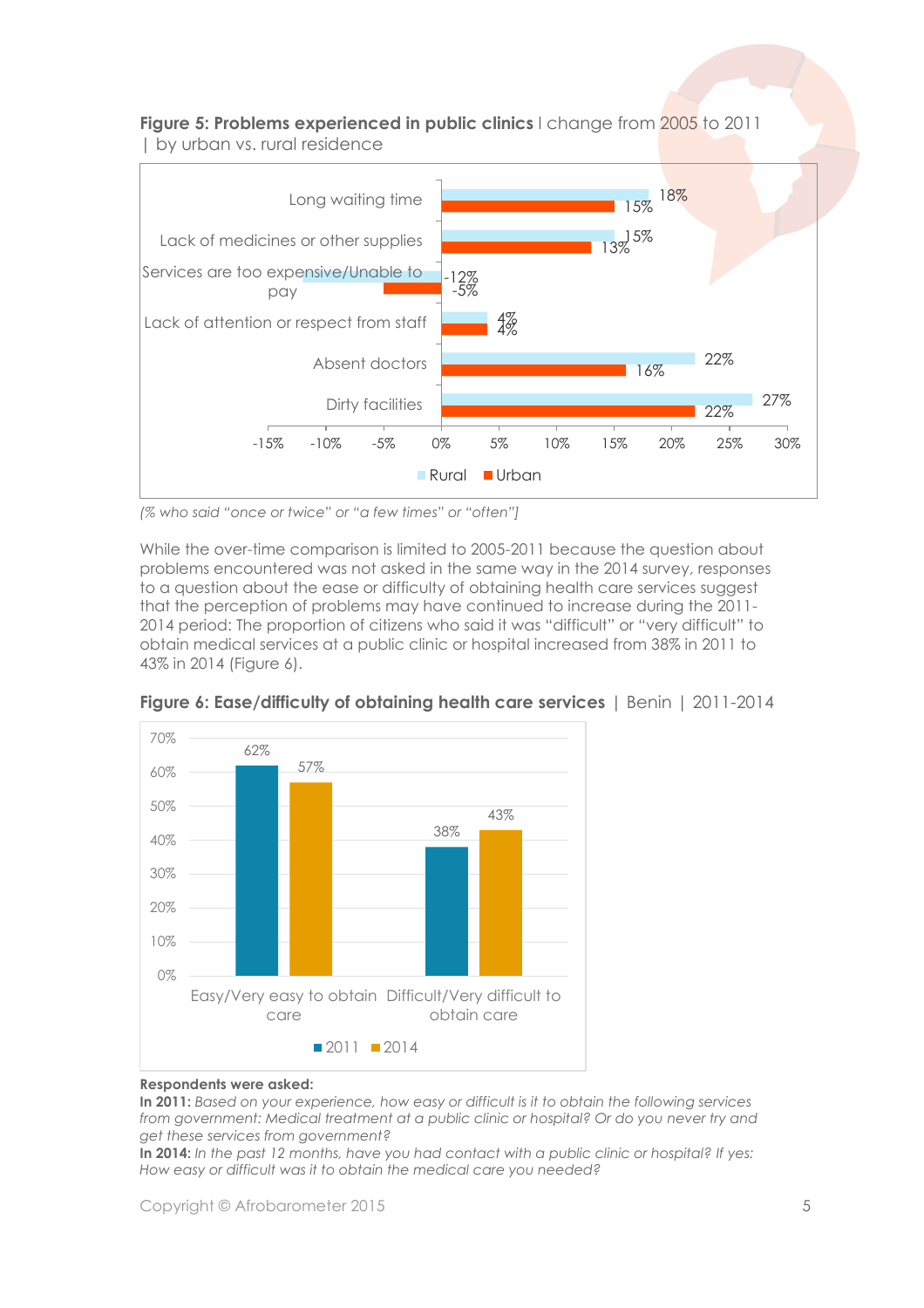But even among those who experienced problems during visits to public clinics or hospitals, assessments of the government's performance improved between 2005 and 2011 – perhaps due to perceptions or expectations of the policy reforms (Table 2).

| Table 2: Assessment of government performance by respondents who |
|------------------------------------------------------------------|
| experienced problems   Benin   2005-2011                         |

| <b>Problems experienced at least "once</b><br>or twice" | % who said gov't was performing<br>"fairly well" or "very well" |      |  |
|---------------------------------------------------------|-----------------------------------------------------------------|------|--|
|                                                         | 2005                                                            | 2011 |  |
| Dirty facilities                                        | 44%                                                             | 53%  |  |
| Absence of doctors                                      | 44%                                                             | 55%  |  |
| Lack of attention or respect from staff                 | 49%                                                             | 55%  |  |
| Services are too expensive                              | 52%                                                             | 55%  |  |
| Lack of medicines                                       | 48%                                                             | 55%  |  |
| Long waiting time                                       | 53%                                                             | 60%  |  |
| Paid bribe to obtain medicine or care                   | 47%                                                             | 50%  |  |

## **Health care personnel**

Benin's health system includes both public hospitals/clinics and private health centres that are recognized by the government. More citizens use public facilities than private facilities.

According to Ministry of Health (MoH) records, the number of doctors, midwives, and nurses in Benin's public health system exceeds World Health Organization (WHO) standards.

Between 2005 and 2010, the number of doctors varied between 1.2 and 1.4 per 10,000 residents (WHO standard: 1 per 10,000). The number of nurses varied between



2 and 2.2 per 5,000 residents (WHO: 1 per 5,000), and the number of midwives was between 1.1 and 1.6 per 5,000 residents (WHO: 1 per 5,000). This would suggest strong government performance in support of health care services.

While the number of functional hospitals in the country varied

*National University Hospital Centre in Cotonou (Source: The author)* little, an increase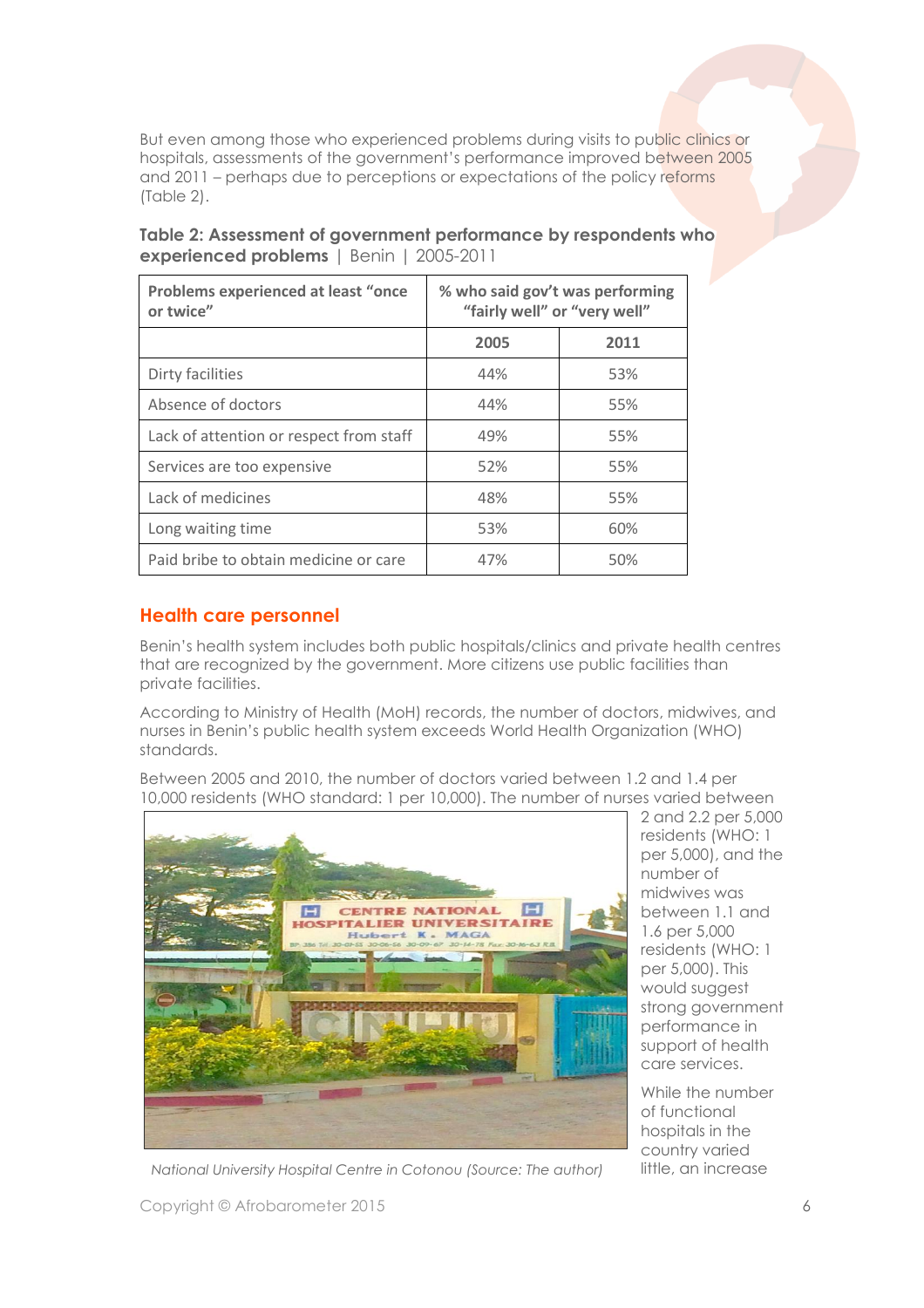of even one hospital at the regional level can have a significant impact on the availability of services. The ratio of inhabitants to doctors, nurses, and midwives worsened slightly between 2005 and 2011, but then improved significantly in 2012 (Table 3).

|                                                  | 2005  | 2006  | 2007  | 2008  | 2009  | 2010  | 2011  | 2012  |
|--------------------------------------------------|-------|-------|-------|-------|-------|-------|-------|-------|
| Health coverage rate (%)                         | 90    | 90    | N/A   | 89    | 89    | 88    | N/A   | N/A   |
| Attendance rate of public<br>health services (%) | 37    | 53    | 52    | 53.8  | 56.8  | 58.8  | 61.4  | 63.4  |
| Number of functional<br>hospitals                | 26    | 26    | 26    | 28    | 28    | 27    | 27    | 27    |
| Number of inhabitants<br>per doctor              | 7,377 | 7,006 | 7,472 | 7,511 | 7,979 | 7,979 | 8,411 | 5,849 |
| Number of inhabitants<br>per nurse               | 2,446 | 1,920 | 2,045 | 2,245 | 2,469 | 2,469 | 2,447 | 1,823 |
| Number of inhabitants<br>per midwife             | 1,451 | 1,725 | 1,510 | 1,345 | 1,563 | 1,563 | 1,712 | 1,524 |

| Table 3: Selected health care indicators   Benin   2005-2012 |  |  |  |
|--------------------------------------------------------------|--|--|--|
|                                                              |  |  |  |

*Source: Ministry of Health*

# **Plausible factors in decreased satisfaction**

To understand which factors may be important in explaining levels of public satisfaction with the government's efforts to improve basic health services, a linear regression was used to examine changes over time. The main hypothesis was that negative experiences in public health facilities drive down public approval of government performance in the sector.

The outcome of interest (dependent variable) is citizens' assessment of government performance in improving basic health services. Possible factors that are examined include problems encountered in public health facilities in 2005 and 2011, the number of functional hospitals in the region, and the number of inhabitants per doctor, nurse, and midwife. Control variables include whether the respondent paid a bribe to obtain care, the respondent's residence location (urban vs. rural), the existence of a health facility within walking distance of the respondent's residence, and the respondent's sex, education level, and political party affiliation.

Estimations produced by the regression are shown in Table 4. Two models for each year (2005 and 2011) allow for comparisons. The first model takes into account the main interest variables and health indicators. The second model adds control variables.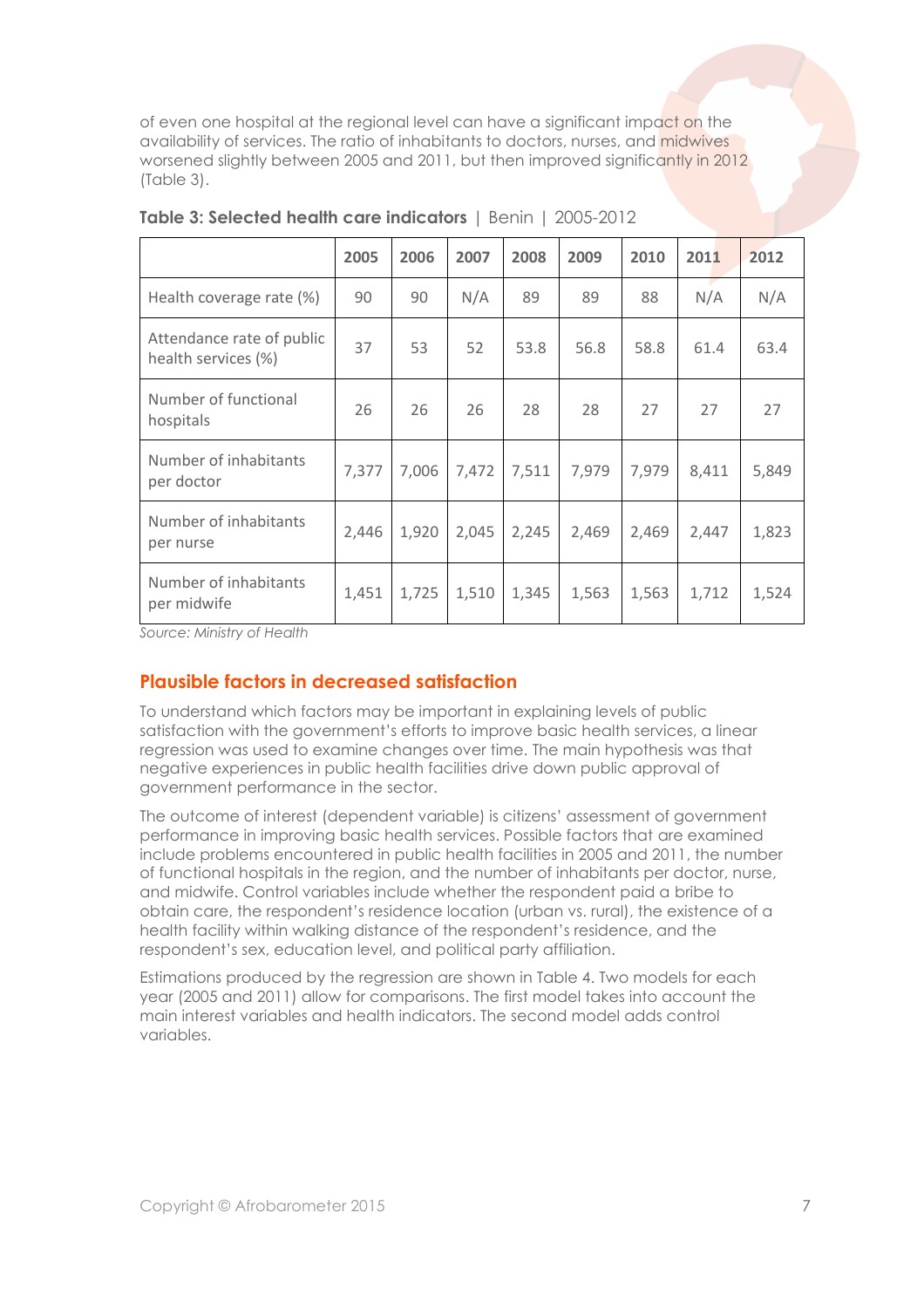|                                                       |                      | Model 1              | <b>Model 2</b>       |                        |  |  |
|-------------------------------------------------------|----------------------|----------------------|----------------------|------------------------|--|--|
|                                                       | 2005                 | 2011                 | 2005                 | 2011                   |  |  |
| Problems<br>encountered in<br>public clinics          | $-0.29***$<br>(0.03) | $-0.28***$<br>(0.04) | $-0.35***$<br>(0.06) | $-0.38***$<br>(0.07)   |  |  |
| Functional<br>hospitals in the<br>region              | $0.104**$<br>(0.03)  | $-0.04$<br>(0.03)    | $-0.02$<br>(0.06)    | $-0.08$<br>(0.06)      |  |  |
| Number of<br>inhabitants per<br>doctor                | $-0.68***$<br>(0.11) | $-0.11$<br>(0.06)    | $-0.66**$<br>(0.19)  | $-0.07$<br>(0.15)      |  |  |
| Number of<br>inhabitants per<br>nurse                 | $0.23*$<br>(0.13)    | 0.1<br>(0.08)        | 0.03<br>(0.23)       | $0.29*$<br>(0.13)      |  |  |
| Number of<br>inhabitants per<br>midwife               | $0.98***$<br>(0.13)  | $0.21*$<br>(0.1)     | $1.08***$<br>(0.25)  | 0.24<br>(0.21)         |  |  |
| Paid bribe to get<br>medicine or<br>medical attention | $\sim$               | $\sim$               | $-0.02$<br>(0.05)    | $-0.2*$<br>(0.08)      |  |  |
| Residence<br>location (urban)                         | $\sim$               | $\sim$               | 0.009<br>(0.1)       | $-0.08*$<br>(0.09)     |  |  |
| Clinic within<br>walking distance                     | $\sim$               | $\sim$               | $0.21*$<br>(0.1)     | $0.2*$<br>(0.1)        |  |  |
| Education                                             | $\sim$               | $\sim$               | $-0.05$<br>(0.05)    | 0.07<br>(0.05)         |  |  |
| Political party<br>support (ruling<br>party)          | $\sim$               | $\sim$               | 0.0002<br>(0.003)    | $-0.00015$<br>(0.0005) |  |  |
| Gender (male)                                         | $\sim$               | $\sim$               | 0.05<br>(0.09)       | 0.003<br>(0.09)        |  |  |
| Constant                                              | $-0.2$<br>(0.68)     | $1.82**$<br>(0.7)    | 0.69<br>(1.24)       | $-0.16$<br>(1.27)      |  |  |
| Prob > F                                              | 0.0000               | 0.0000               | 0.0000               | 0.0000                 |  |  |
| $R^2$                                                 | 0.202                | 0.054                | 0.211                | 0.15                   |  |  |
| Number of<br>observations                             | 1035                 | 1095                 | 334                  | 363                    |  |  |

**Table 4: Public assessment of government efforts to improve health care – linear regression**

*Results shown are standardized beta coefficients (with standard deviations in parentheses); \*p <0.1, \*\*p < 0.05, \*\*\*p < 0.01.*

As shown in the table, the strongest factor in explaining levels of public satisfaction is the experience of problems during visits to public health facilities. In both 2005 and 2011, citizens who encountered dirty facilities, absent health care staff, lack of attention from the staff, lack of medicines, and long waits were less likely to say that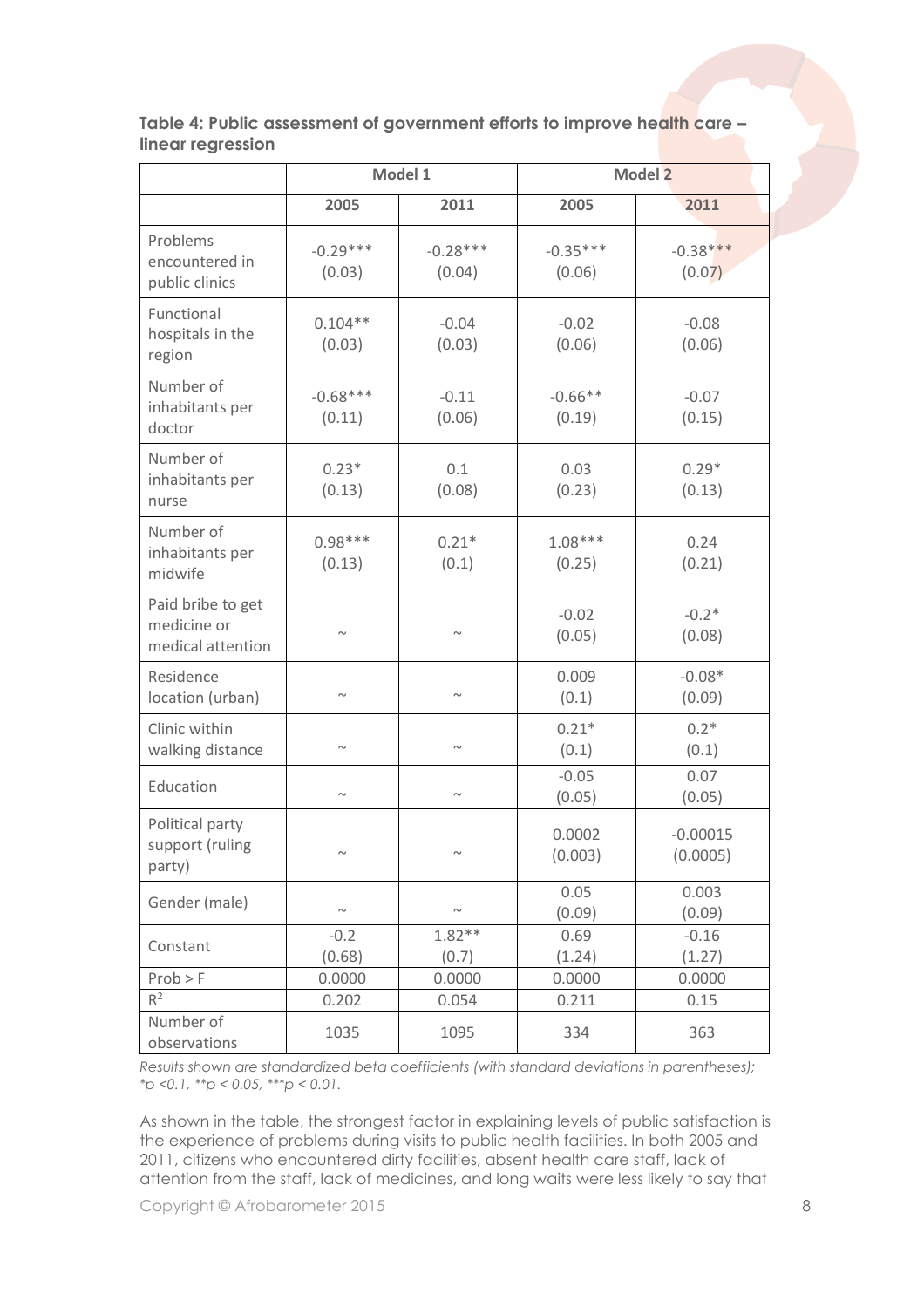the government was doing "fairly well" or "very well" in improving basic health services. The policy reforms that occurred in 2009 were clearly not enough to improve citizens' assessment of public health care.

In addition, the findings suggest that citizens who pay bribes to obtain medicine or medical attention are less likely to say the government is performing "fairly well" or "very well" in improving basic health services. This relationship is more significant in 2011 than in 2005. This could be an inadvertent consequence of the policy reforms if the reforms led to a scarcity in medicines or encouraged practitioners to demand payment for services that were supposed to be free (Banerjee, Deaton, & Duflo, 2004; Institutional Reform and Capacity Building Project, 2010). Furthermore, the proportion of the national budget allocated for health was shrinking, which might have encouraged practitioners to ask for bribes.

Experiences at public clinics are not the only drivers of popular assessments of government effectiveness. An increased number of functional hospitals in certain departments (regions) in Benin contributes to public approval of government efforts in the 2005 survey, but not in 2011 – perhaps because the policy reforms were not accompanied by upgrading of public facilities.

Higher ratios of inhabitants to doctors are weakly associated with less public approval of government performance in improving basic health services. (The opposite is true for nurses and midwives, a curious finding that requires further investigation.) Besides the number of doctors, their qualifications could also be a relevant issue, as scholars who have evaluated the competence and knowledge of physicians in developing countries have found that their knowledge is weak and there is a gap between what they know they should do and what they do (Das & Hammer, 2004, 2007; Das, Hammer, & Leonard, 2008)).

The findings suggest that respondents' education level, gender, and political party affiliation have no effect on citizens' evaluation of government performance. Urban residents are less likely to approve of the government's efforts than rural citizens, which may be a reflection of the policies' greater impact on the rural poor. Residents living within walking distance of a clinic are more likely to approve of the government's efforts in the health sector.

### **Conclusion**

This analysis suggests that new policies in the health sector are not enough to improve public satisfaction with basic health services if citizens encounter dirty facilities, absent care providers, long waiting times, and lack of medicines when they visit public clinics.

While we did not measure respondents' actual experiences in 2014, we know (based on the 2011 data) that problems experienced at public clinics and hospitals were the

To further explore this data, please visit Afrobarometer's online data analysis facility at www.afrobarometer.org/online-dataanalysis.

most important explanation of dissatisfaction with government performance in health. We also know that overall rates of attendance, and therefore exposure to these problems, increased from 2011 to 2014. Thus, we infer that even though government is doing increasingly well in expanding access to health care, the ironic fact is that – if service quality is not improved – this simply increases the number of people who experience

problems at those facilities, thus bringing down levels of public satisfaction with government performance.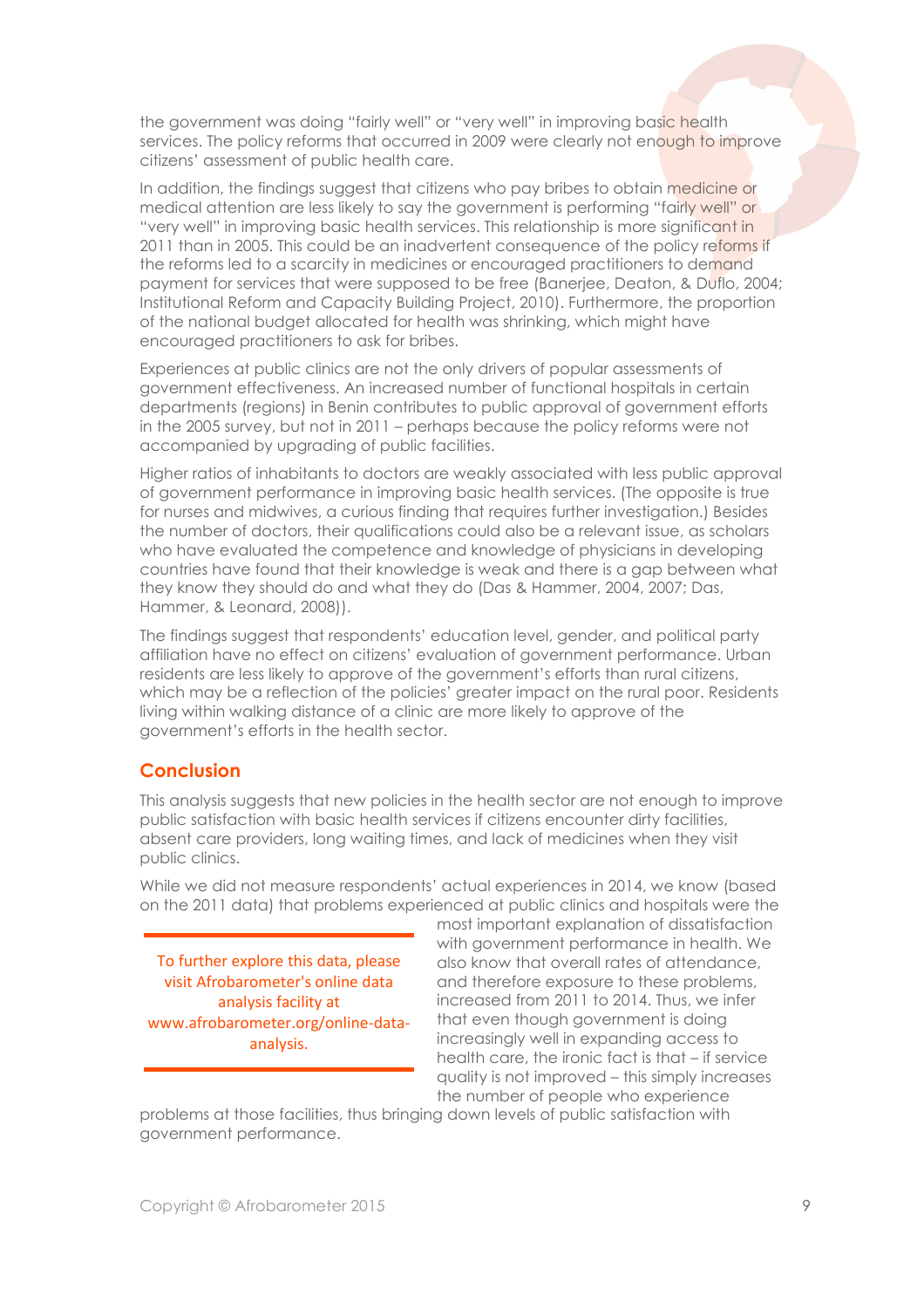In addition to improving the quality of health care services, actions should be taken to reduce corruption in public clinics; having to pay a bribe undermines public appreciation of the government's efforts to improve health care.

Physician training might also be a need, along with a review of the uneven distribution of doctors; some regions may not have enough practitioners to achieve improvements in basic health services.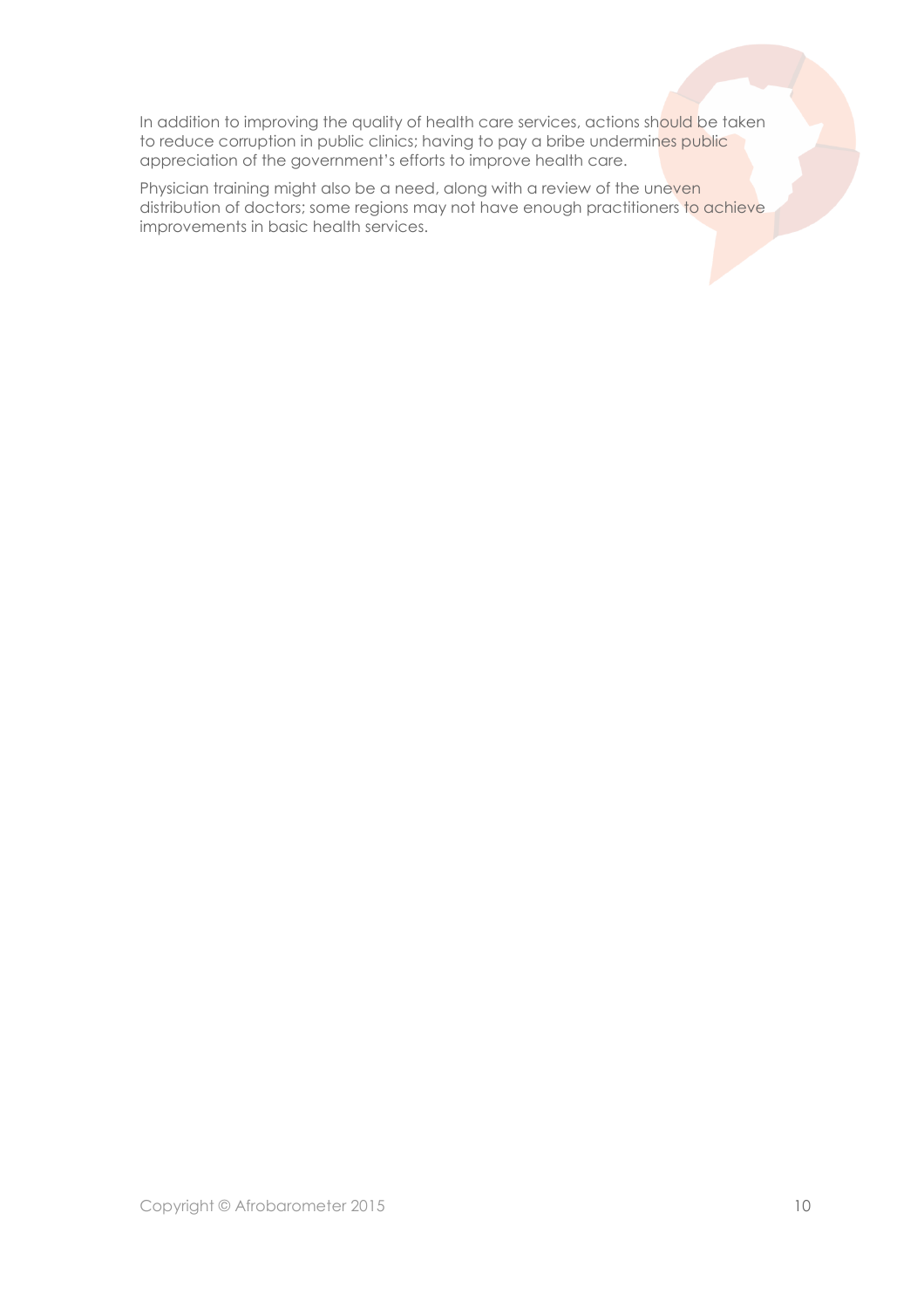## **References:**

Banerjee, A., Deaton, A., & Duflo, E. (2004). Health care delivery in rural Rajasthan. Poverty Action Lab Working Paper No. 4. Available at

[http://www.povertyactionlab.org/publication/health-care-delivery-rural-rajasthan.](http://www.povertyactionlab.org/publication/health-care-delivery-rural-rajasthan)

- Chaudhury, N., Hammer, J., Kremer, M., Muralidharan, K., & Halsey Rogers, F. (2006). Missing in action: Teacher and health worker absence in developing countries. *Journal of Economic Perspectives, 20*(1), 91-116.
- Das, J., & Hammer, J. (2004). Strained mercy: The quality of medical care in Delhi. Policy Research Working Paper Series 3228, World Bank.
- Das, J., & Hammer, J. (2007). Money for nothing: The dire straits of medical practice in Delhi, India. *Journal of Development Economics, 83*(1), 1-36.
- Das, J., Hammer, J., & Leonard, K. (2008). The quality of medical advice in low-income countries. Policy Research Working Paper Series 4501, World Bank.
- Institutional Reform and Capacity Building Project. (2010). Report on the IRCBP 2008 national public services survey: Public services, governance, and social dynamics. IRCB Evaluations Unit.

Ministry of Health. National health statistics 2005-2012.